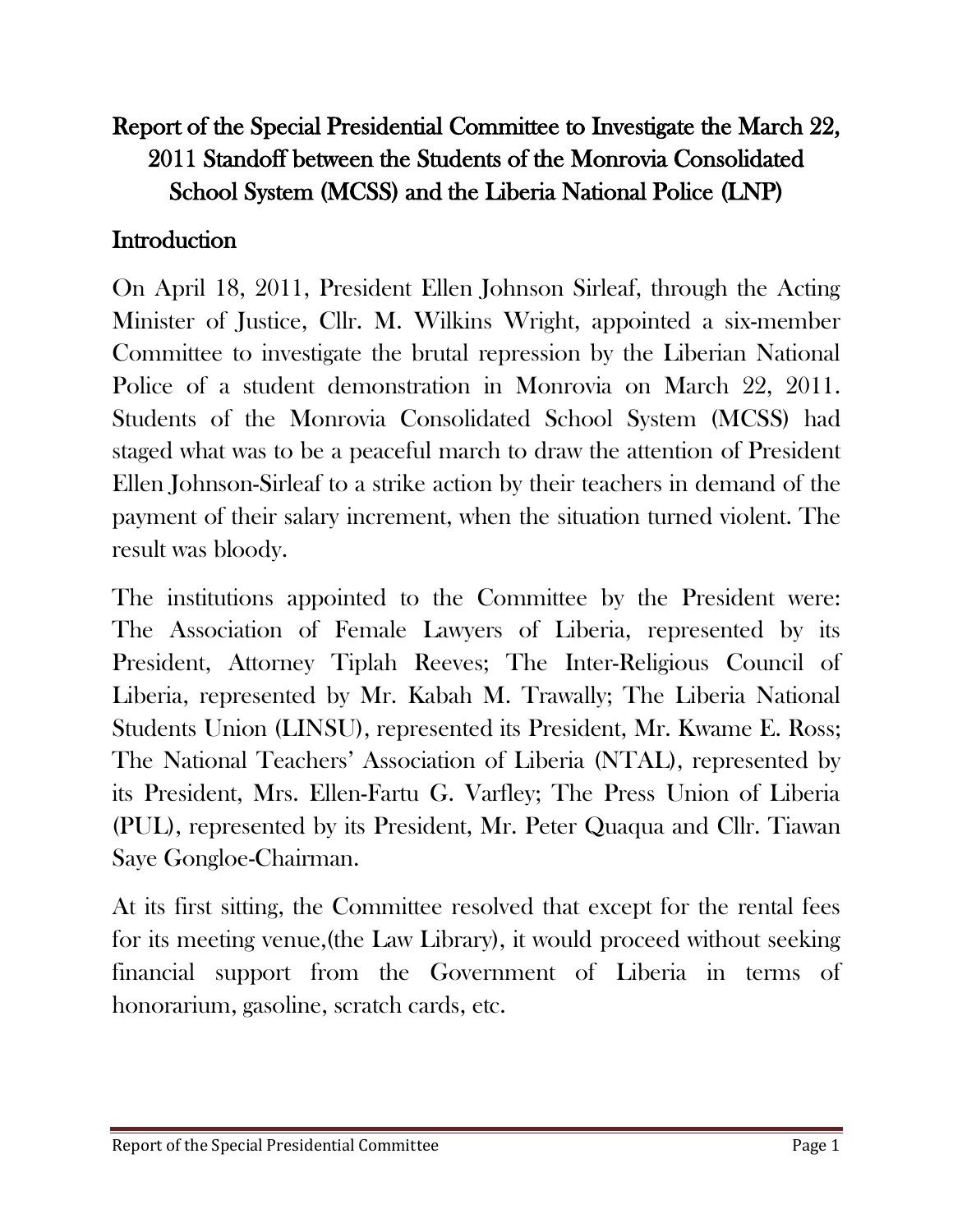However, the Committee decided that it would accept logistical support from members of the public and institutional members of the Committee in order to avoid delays and to uphold its integrity.

It is important to note that aside from Cllr. Pearl Brown Bull who made a financial contribution of Twenty United States Dollars, the logistics for the work of the Committee were generously provided by members of the Committee. The Chairman takes this time therefore to express thanks to Cllr. Brown Bull and members of the Committee for their generous contributions.

# Terms of Reference

Going forward, the Committee determined that its fact-finding would be based on three basic issues:

- 1. Whether the students, in the exercise of their rights to march, acted within the scope of the law;
- 2. Whether the police, in the performance of its duty to maintain law and order acted within the scope of the law and the Standard Operating Procedure (SOP) of the police and best practice; and
- 3. What led to the students' protest action

# Methodology

The Committee invited and sought information from members of the public including the affected students and their leaders, the principals of G. W. Gibson and the William V. S Tubman High Schools and the leadership of the Monrovia Consolidated School System Teachers Association (MCSSTA). Also invited to appear before the Committee were police authorities - the Director, his Deputy for Operation, the Commander of Emergency Response Unit (ERU), the Commander of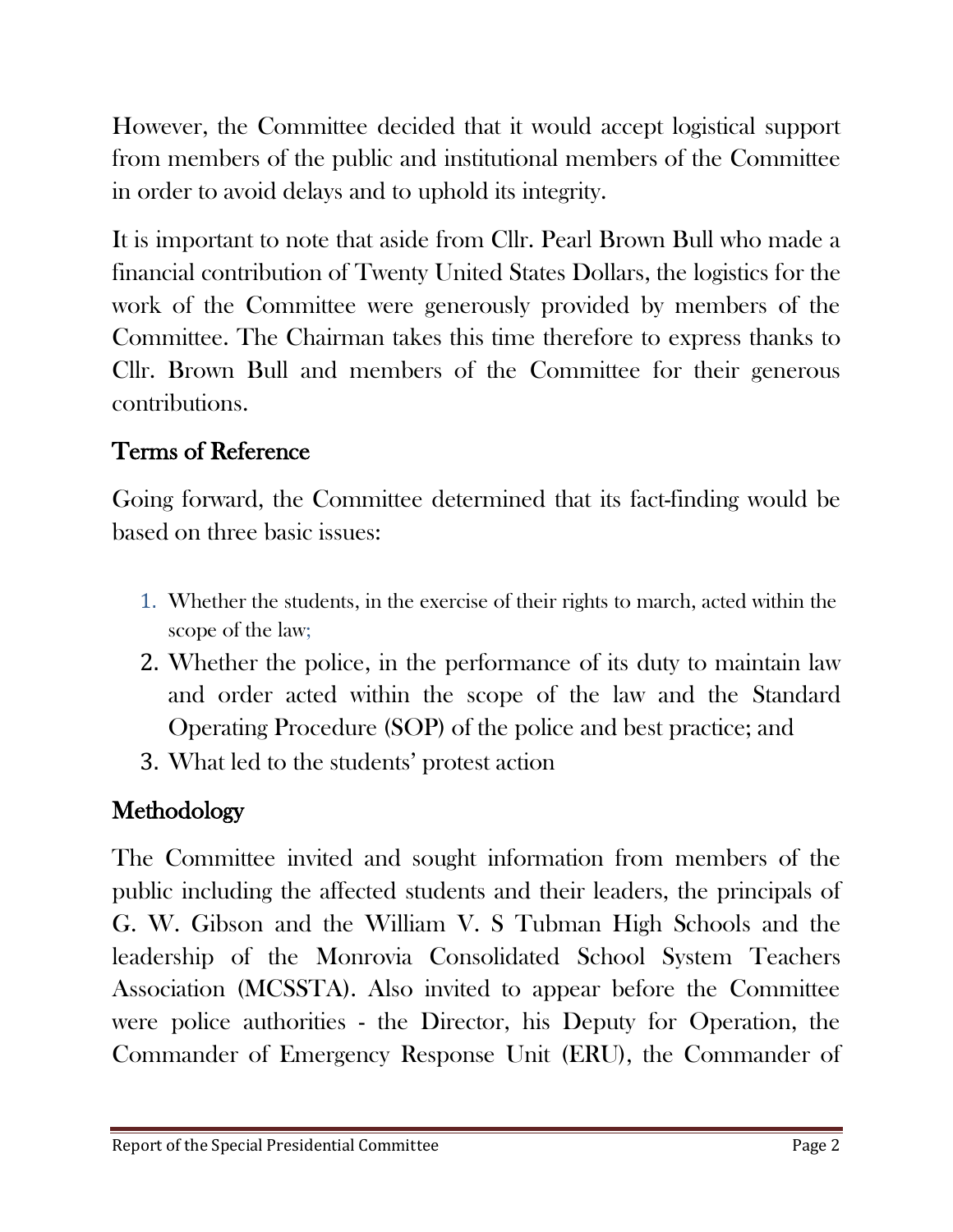the Police Support Unit (PSU) and the commander of the Patrol Division and one of the officers involved in the operation on that day.

The Committee similarly invited the Ministers of Education and Finance, Mr. Cecil Griffiths, head of the National Law Enforcement Association of Liberia, Mr. Raleigh Seekie whose vehicle was allegedly damaged by stones, the Executive Director of Youth Action International, Kemmie Weeks, the Deputy Minister of Information, Norris Tweah, the Grebo Govenor whose office is within the proximity of the Gibson High School and visited also the scene of the clashes and talked to several eye witnesses.

The Committee likewise relied on written reports, newspaper clippings and video footage of the fracas.

Except for Mr. Raleigh Seekie who could not be reached and the Finance Minister, Augustine Ngafuan who was out of the country at the time, everyone invited appeared. The Committee expresses its deepest appreciation to all for their cooperation with it in an attempt to discover the truth about the incident between the police and the students on March 22, 2011.

# Findings

While conducting the probe, the Committee found the following to be the essential facts:

1. On Monday, March 21, 2011, teachers of both William V. S Tubman High and G. W. Gibson High Schools did not report to work. The reason for their action was that the increment in salary promised by government in the 2010/2011 budget for teachers, scheduled to have taken effect in January 2011, had not been received. Representatives of the MCSS Teacher's Association told the Committee that they made numerous appeals for redress to no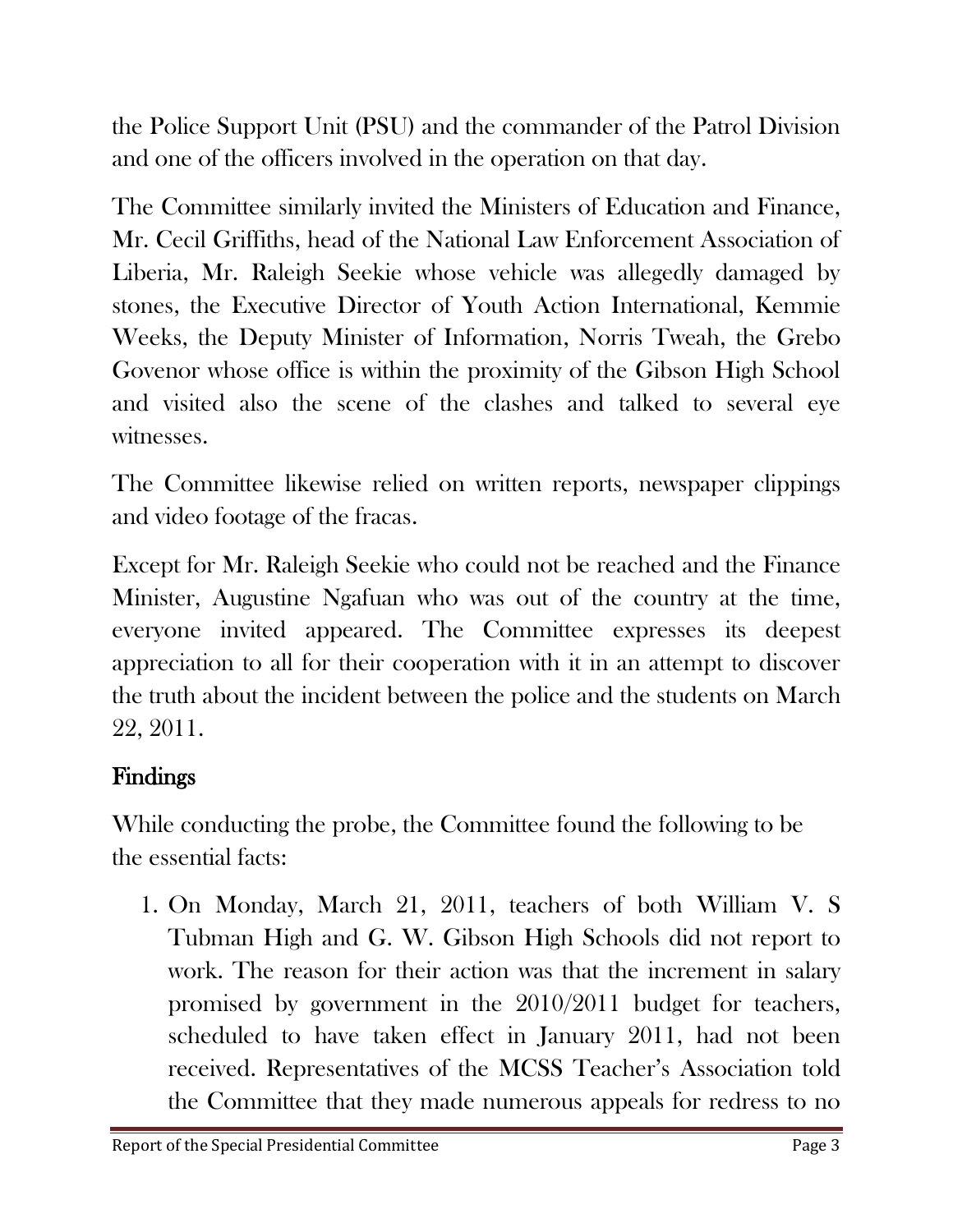avail while other employees from the health and Security sector promised increment in the 2010/2011 budget had received their payments.

- 2. Appearing before the Committee, Education Minister, Hon. Othello Gongar blamed the delay in effecting the teachers' payment of the increment on the rigorous clean up of the list for removing the names of unqualified and illegitimate teachers. He said the initial list sent by the Ministry of Education to the Ministry of Finance got rejected because it included other employees apart from classroom teachers for whom the increment was intended. The Education Minister admitted that there was difficulty removing the names of unqualified teachers from the list. He also charged some teachers of submitting fake documents. According to the Minister, getting a list accepted by the Ministry of Finance and the Civil Service Agency took a lot of time because some of the teachers were often not in classrooms in their assigned areas but normally showed up whenever there was announcement for payment, amongst others.
- 3. On the evening of March 21, 2011 the Director of Police, Marc Amblard put the Emergency Response Unit (ERU) on standby at the Police Headquarters based on information he received that students were planning to stage a major demonstration.
- 4. On the morning of March 22, Students of G. W. Gibson and Tubman High Schools took to the streets for what was to be a "peaceful march" to the Foreign Ministry office of President Ellen Johnson Sirleaf to draw her attention to the action of their teachers and seek her intervention. The principal of G. W. Gibson High School, Mr. Terrence Moore told the Committee that he advised the students not to be violent but to march peacefully with placards,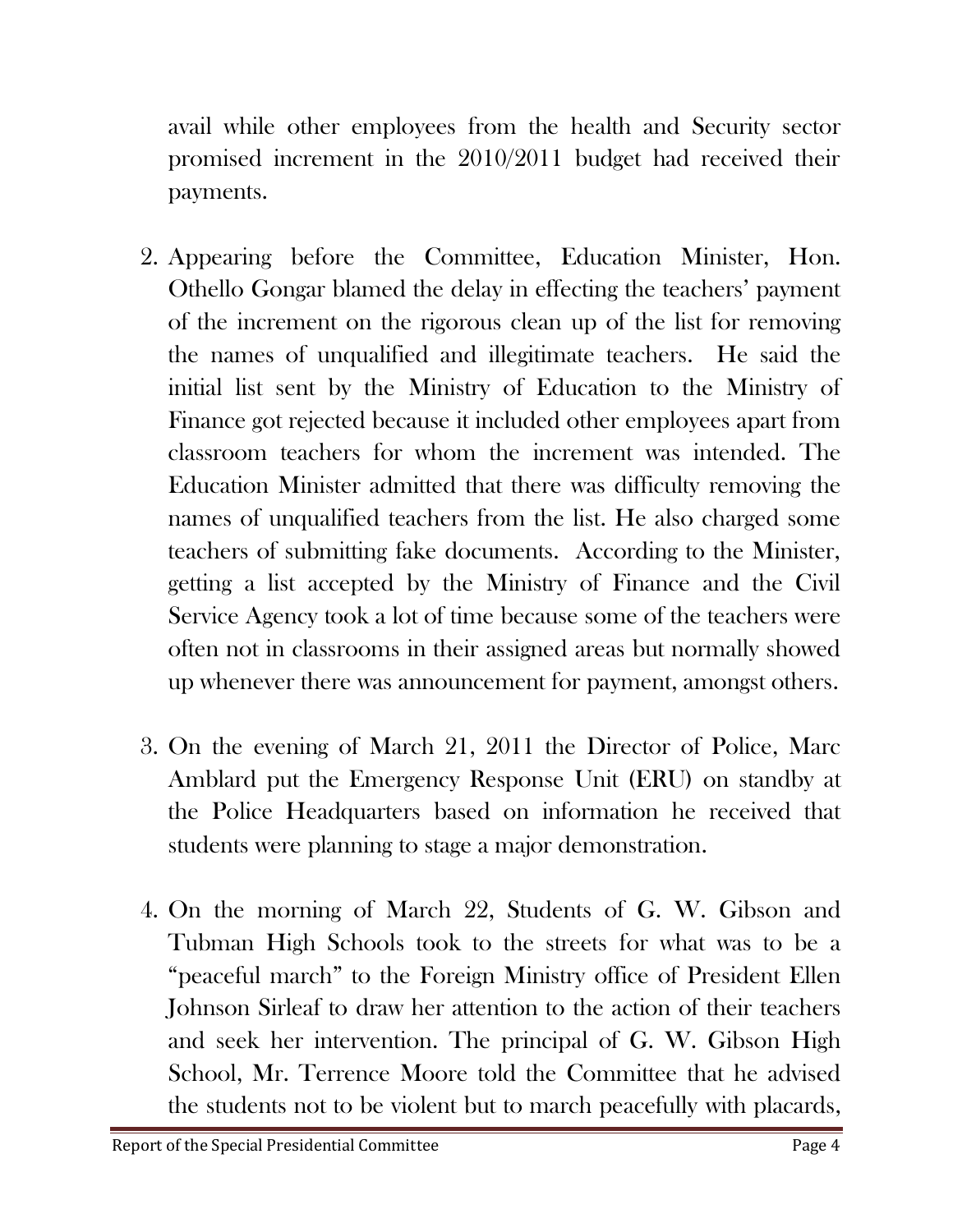stating the reasons for their action. The Principal of Tubman High School, Mr. Emmanuel Sannah informed the Committee that he advised the students to go home and avoid going in the streets, but the students instead took to the streets. In his words, "they came back running few minutes later and I allowed them in the fence and locked the gate." There was no other engagement between the students and the police from that point as the video clipping shows the Police (ERU) patrolling the Tubman High School area.

- 5. The marching students of G. W. Gibson went ahead with their march towards the Foreign Ministry (Executive Mansion) without obstruction until they reached at the gates of the University of Liberia, where they were intercepted and dispersed by personnel of the ERU, who were carrying fire arms together with PSU and Patrolmen of the police. Students who insisted on going forward were confronted by the police with rattans and other local substitutes for batons. Some students fled into the campus of the University. Eye witness accounts confirmed that the escaping students threw stones at the police and were pursued on the UL campus but the police denied entering the UL fence.
- 6. The Gibson students were chased by the police back to their campus, where there was an exchange of stone throwing from both the students and some police, thereby endangering the public safety and impeding normal vehicular traffic. Eye witness accounts revealed that the stone throwing was provoked by the arrest of a student by the police. The police pursued the students until the students entered their compound and locked the gate.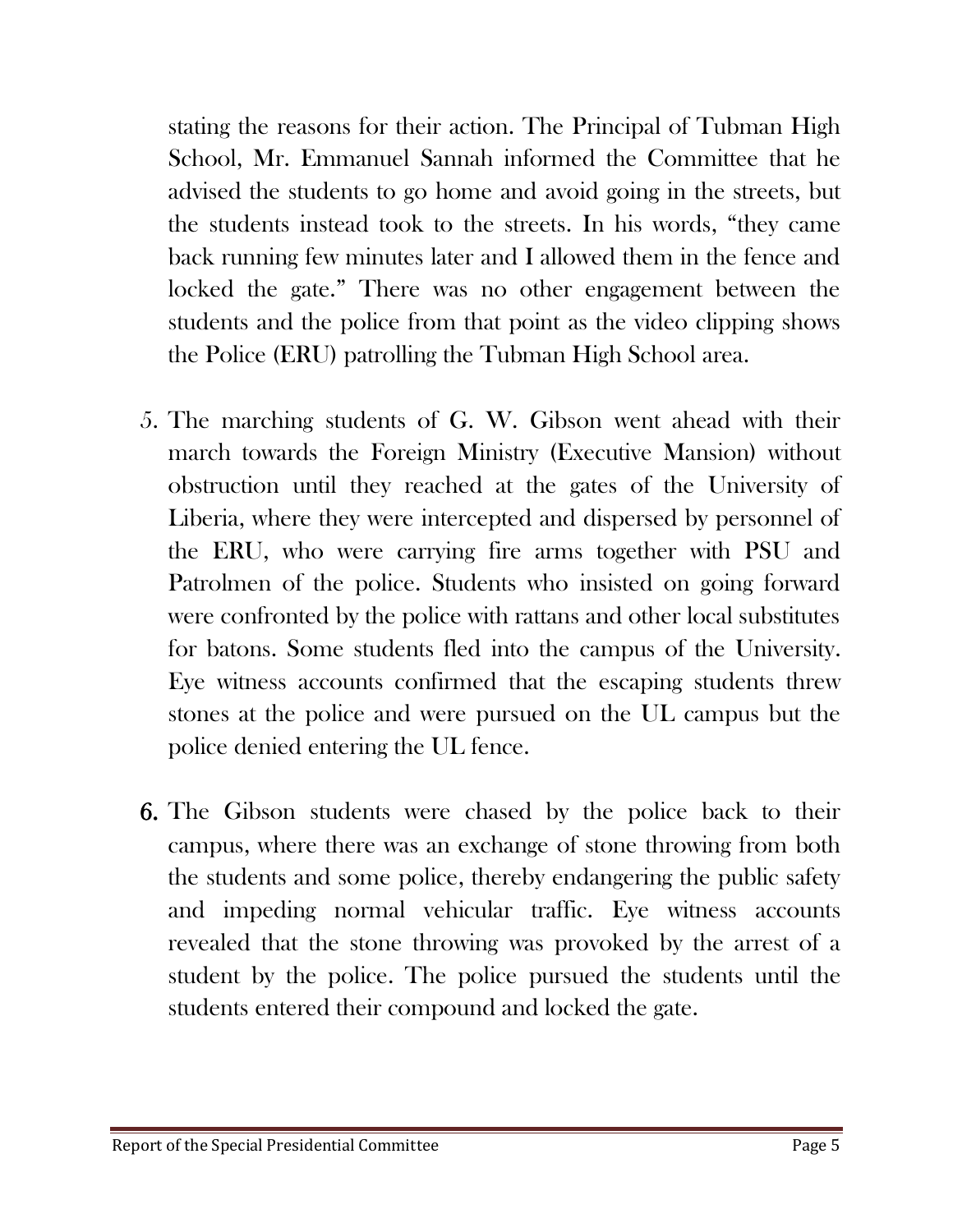- 7. In an apparent attempt to put the stone throwing from the fence under control, a group of police, mostly of the PSU and Patrol Division moved in combat readiness towards the school compound. The entrance to the school compound was locked. Two of the police officers, assisted by their colleagues, climbed over the fence and forced the gate open for the rest of the police to move in. Majority of the police were carrying protective shields and improvised batons (rattans and sticks) "in hot pursuit" of the students, even though the stone throwing immediately stopped upon their entrance according to eye witness accounts and a video recording. By then, the students, most of whom were female, had all gone into hiding. The policemen were seen on camera forcibly opening classrooms, toilet and offices and indiscriminately beating as well as terrorizing whoever was seen in the compound, leaving many students with severe head wounds and valuable (largely cell phones) and cash reported stolen. The video also shows the top clothes of one female student taken off in the process of the police assault. The student who perhaps suffered the most was Cecelia Pokor, a physically challenged and helpless female student who was severely beaten on the head to the extent that she took fifteen stitches. Student Poker who appeared before the Committee detailed the account of how badly she was brutalized by the police. Further, the video shows pool of blood and blood stains in diverse parts of the school building.
- 8. The police took some of the wounded students to John F. Kennedy Hospital while others were arrested and detained at the LNP Headquarters. The students reported that about sixty of them were wounded, with 21 of them taken at JFK for treatment. The students put the number arrested at 27 while the police put the figure at 23. Notwithstanding, no loss of lives were reported. The detained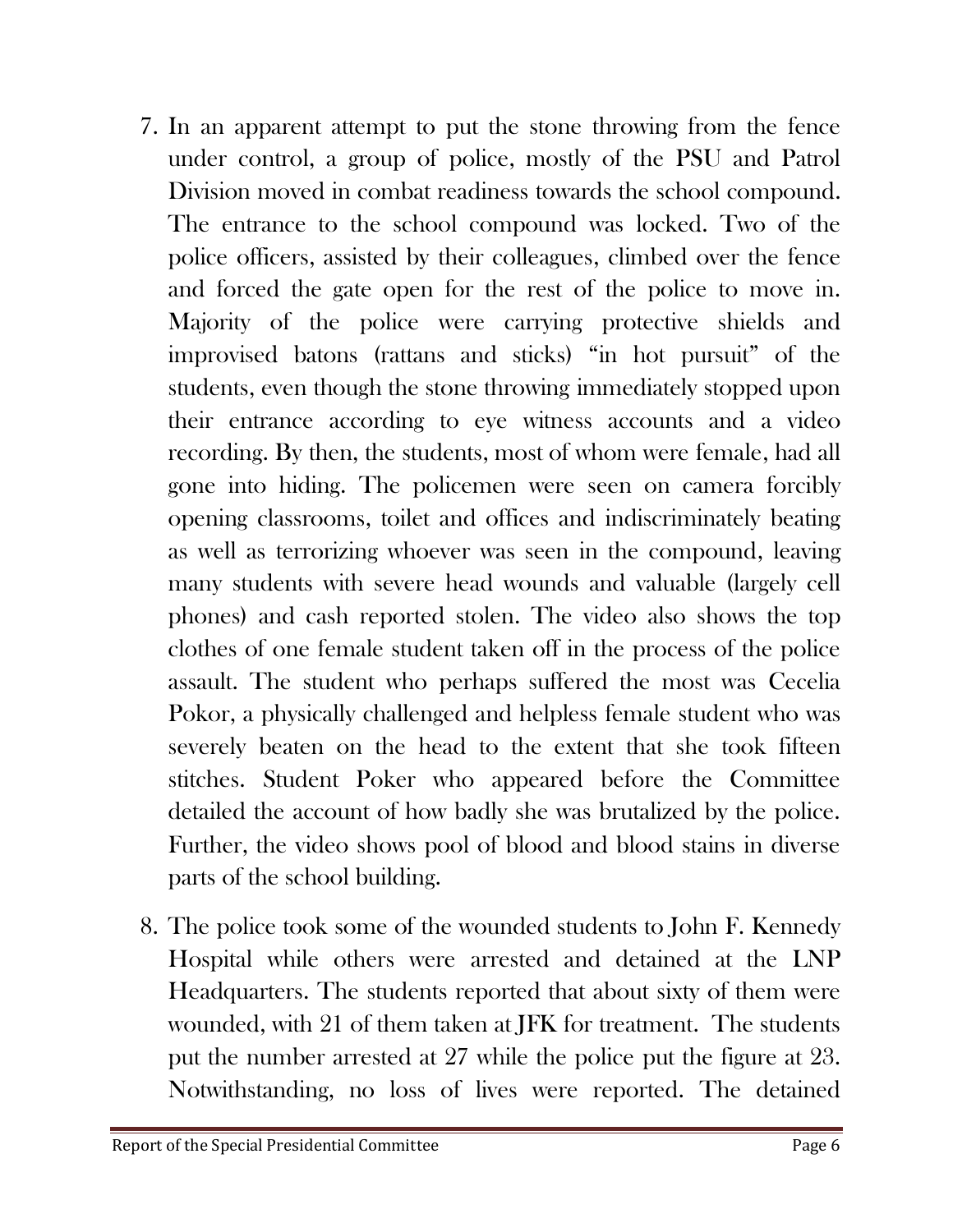students were released after the intervention led by Youth advocate, Kemmie Weeks, Federation of Liberia Youths (FLY), The Liberia National Students Union, LINSU and some officials of government.

9. On the other end of the city, William V.S Tubman High School students were also on their way marching to the Foreign Ministry to meet the President. At  $12<sup>th</sup>$  Street, where they laid roadblocks on the main Boulevard thereby impeding the free flow of traffic, the students were engaged by the Deputy Commissioner of Police Patrol Division, Patrick Sudue, who persuaded them to remove the roadblocks and go back to their campus. Although the students removed the obstacles from the road, they requested Commissioner Sudue to guard them to see the President, because as they put it, they were encouraged by their early experience with the President on March 7, 2011 when she provided transport to take them to the Foreign Ministry and back to their campus. Shortly after this engagement between Deputy Commissioner Sudue and the students, the ERU suddenly arrived on the scene with their guns and pandemonium broke up. According to eye witness accounts, it was at this time that the students resulted into throwing stones while the police chase them back to their campus.

There was no major altercation between the angry students and the police at Tubman High High School campus, except for the reported damage done to the JJ Roberts School resulting from stones thrown by students. The Minister of Education displayed a bill from the administration of **JJ** Roberts claiming US\$6,000 for the repair of the damages done to the school.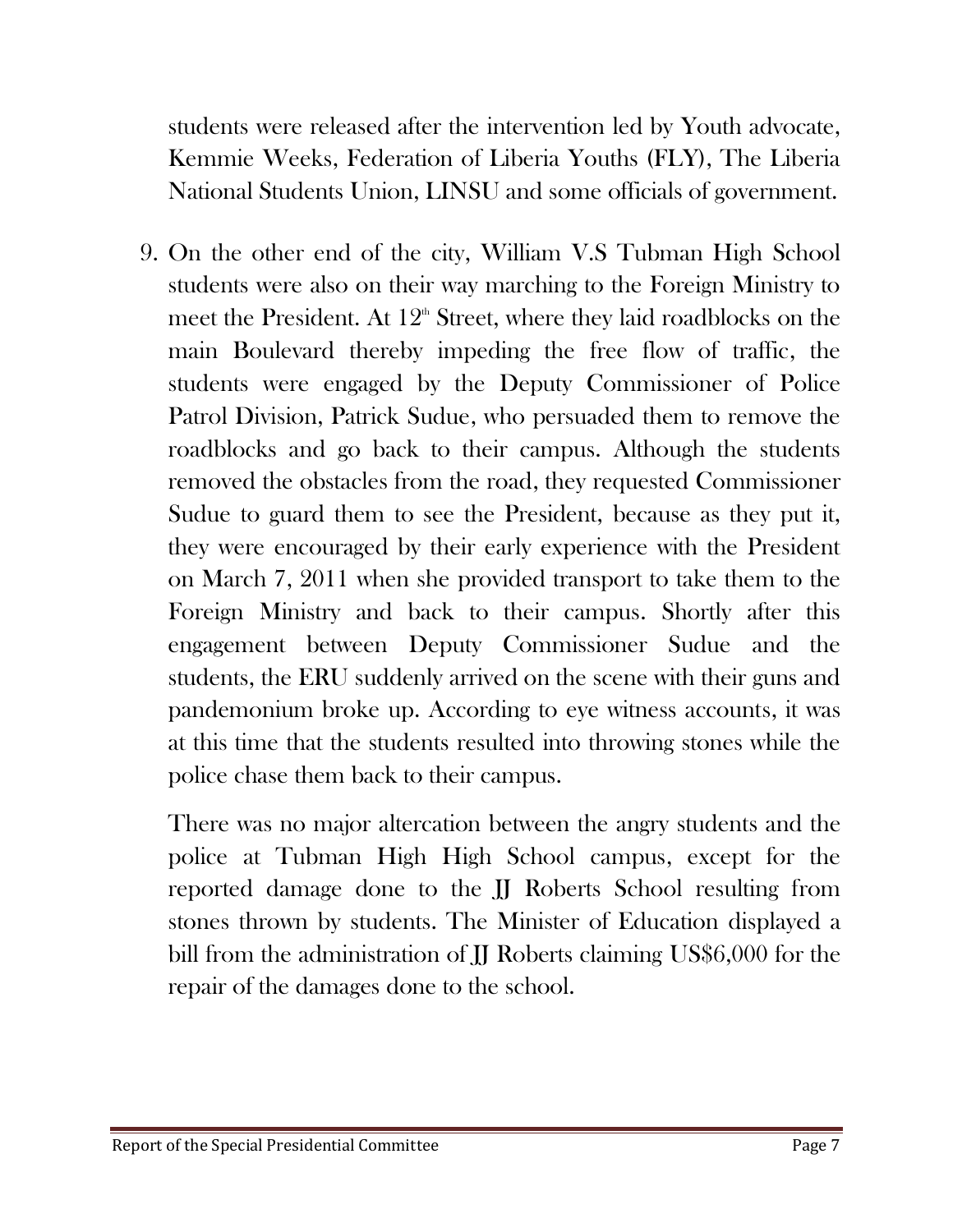### **Conclusion**

1. It is the determination of the Committee that there is an apparent general sense of neglect for teachers in government schools across the country. This is the general view held by the population and it seems to have a psychological effect on the morale of both students and teachers in the sector. This opinion is supported by the long history of government school teachers, particularly those of the Monrovia Consolidated School System (MCSS) laying down their chalks in demand for benefits and better pays which, most often than not, result to demonstration by the innocent and affected students. The Ministry of Education seems to have learned no lesson from similar situations in the past so much so that the Ministry does not even have a database of all qualified teachers in the system, the situation which triggered the delay in the payment of the promised increment to classroom teachers, thus provoking the strike action and subsequently the students' demonstration.

2. While empathizing with the teachers' demand for decent pay and benefits, the Committee observes that the issue of the delay in the payment of the promised increment was not unique to MCSS teachers, or better still, the G. W. Gibson and Tubman High schools. It was a nationwide problem. But the Committee discovered that only Gibson and Tubman High teachers boycotted classes. Perhaps the principals did very little to persuade the teachers not to abandon their classes. It should be noted that students of D. Tweh High School who were initially part of the planned march did not take to the streets - they were being taught in their classrooms because their Principal convinced the teachers to remain in class while he contacts the relevant authorities on their pay increment.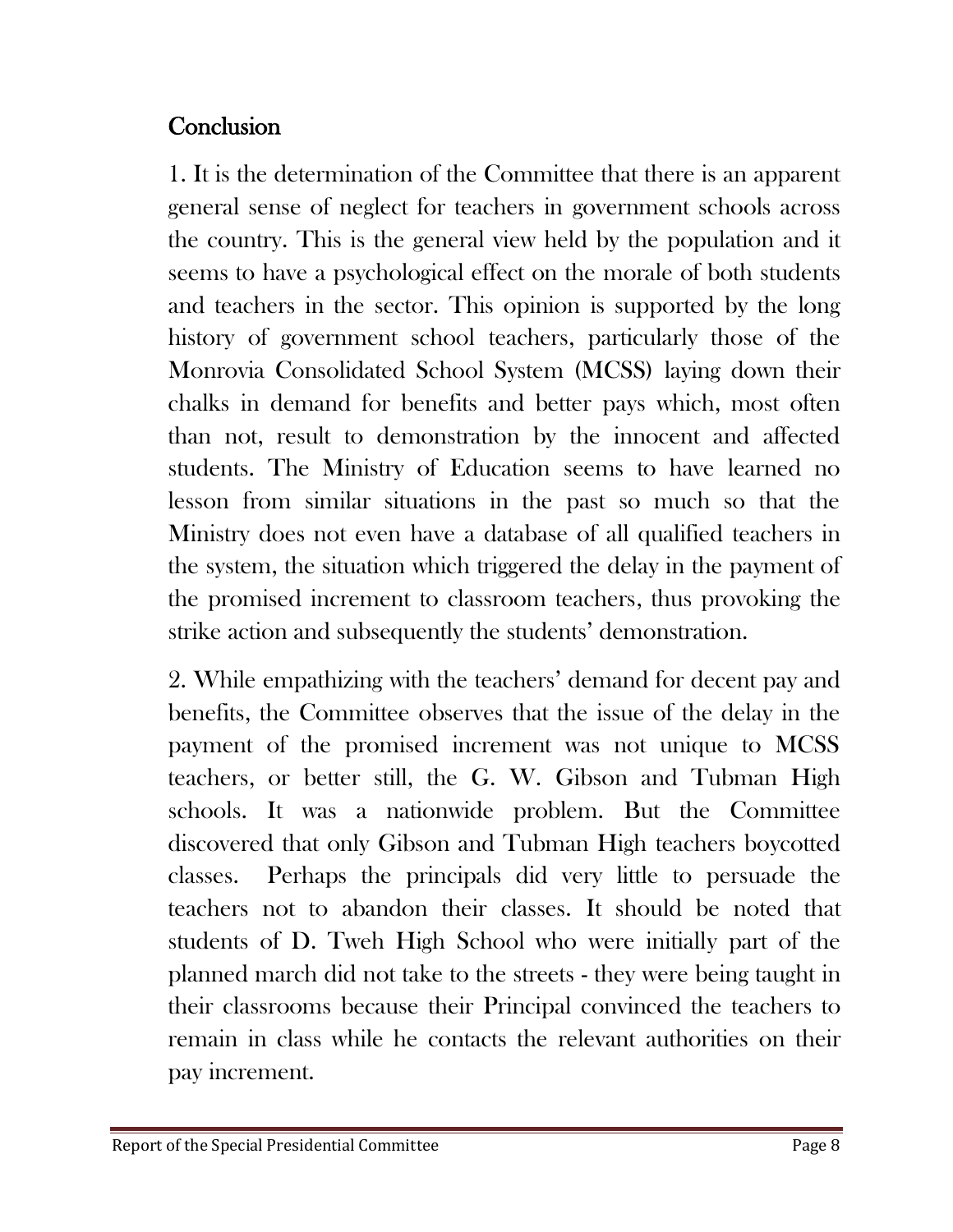3. In the opinion of the Committee, the students were exercising their civil liberty by carrying placards to draw the attention of the President of Liberia to the situation in their schools. Certainly, when teachers walked out of classrooms and the students had to write the West African Examination test, one can appreciate why they took to the streets, even without a permit to demonstrate.

4. The demonstration turned violent because of the usual tendency of the police to put down demonstration by force, regardless of its nature. The action of the Police began by the Police Director's alert to the ERU on the evening of March 21, 2011 that there would be a major demonstration on March 22. This was accentuated by the clear breach of the rules of engagement largely by officers of the PSU deployed on that day. The students were armless, yet the first units of the Police that engaged them were the ERU and the PSU and not the Patrol Division. In the statements of the Police Director and his Deputy for Operations, these two units are deployed only in violent situations, where the Patrol Unit fails and the safety of members of the public and law enforcement officers is in danger. This is why, according to both Director Marc Amblar and Deputy Director Al Karley, only the Director of Police or his Deputy can order the deployment of the PSU and the ERU. As per the Standard Operating Procedure (SOP) explained by Director Amblard and Deputy Director Karlay, whenever there is an incident, the first unit of the police to go into action is the Patrol Division, then the Police Support Unit and lastly, the Emergency Response Unit (ERU) based on the threat level.

5. The Committee holds the view that it was unlawful for students to lay road blocks and to throw stones at the police from their compound. It is wrong for anyone, students included, to physically attack law enforcement officers. When law enforcement officers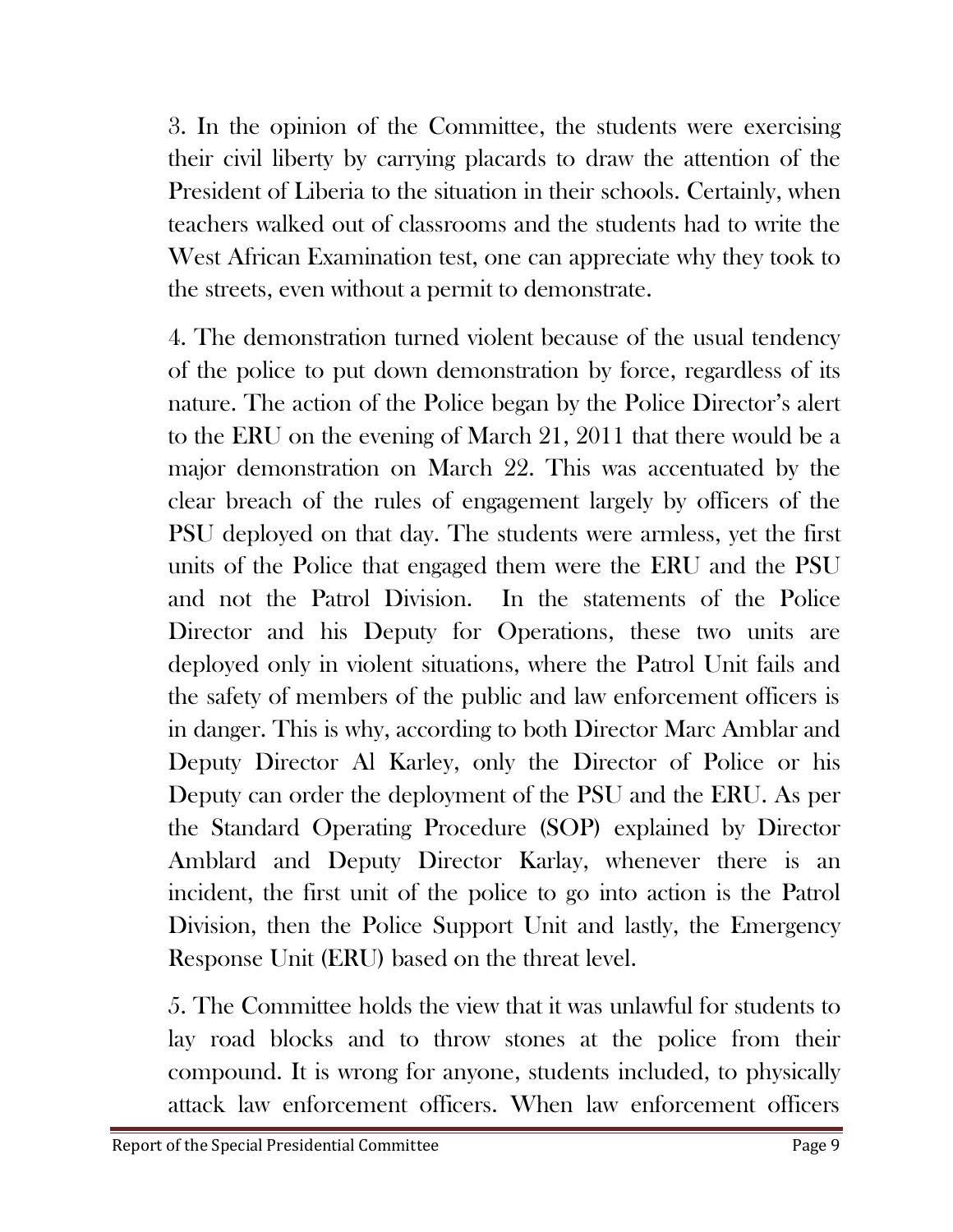commit any abuse in the performance of their duties, they should be complained to their superiors or any competent authority of government, not attacked. When demonstrators become violent, the police is required to use force to stop the violence. But as a general rule, the police is required to use reasonable force where force is required in the execution of their duties.

6. It is the opinion of the committee that on March  $22<sup>nd</sup>$  2011, the police used excessive force on the students in handling the situation. Director Marc Amblard, Deputy Director, Al Karley, the Commander of ERU, the Commander of PSU, the Commander of the Patrol Division and the Chairman of the Law Enforcement Association of Liberia, Cecil Griffiths, upon separately watching the video clipping of police action on the G. W. Gibson Campus declared that the police use of force was excessive and indefensible and totally outside the scope of the basic and specialized trainings provided by the police.

7. However, the Committee found it strange that none of the senior officers and the Directors was prepared to take responsibility for what happened at the G.W. Gibson Campus, even though all of them agreed that the force used on the students was excessive and disproportionate. The PSU Commander for instance, made reference to one Morris Teameh as "incident commander" on the day of the brutal operation, when asked who was in charge. Video showed many senior officers in white uniforms involved in the operation – it wasn't clear who was leading the men. To quote the Police Director directly, "there were too many cooks in the kitchen." The Deputy Director for Operation, Col. Al Karley admitted that he went out in the field on the day of the students march, but he did not give orders, especially for the operation at G. W. Gibson High School.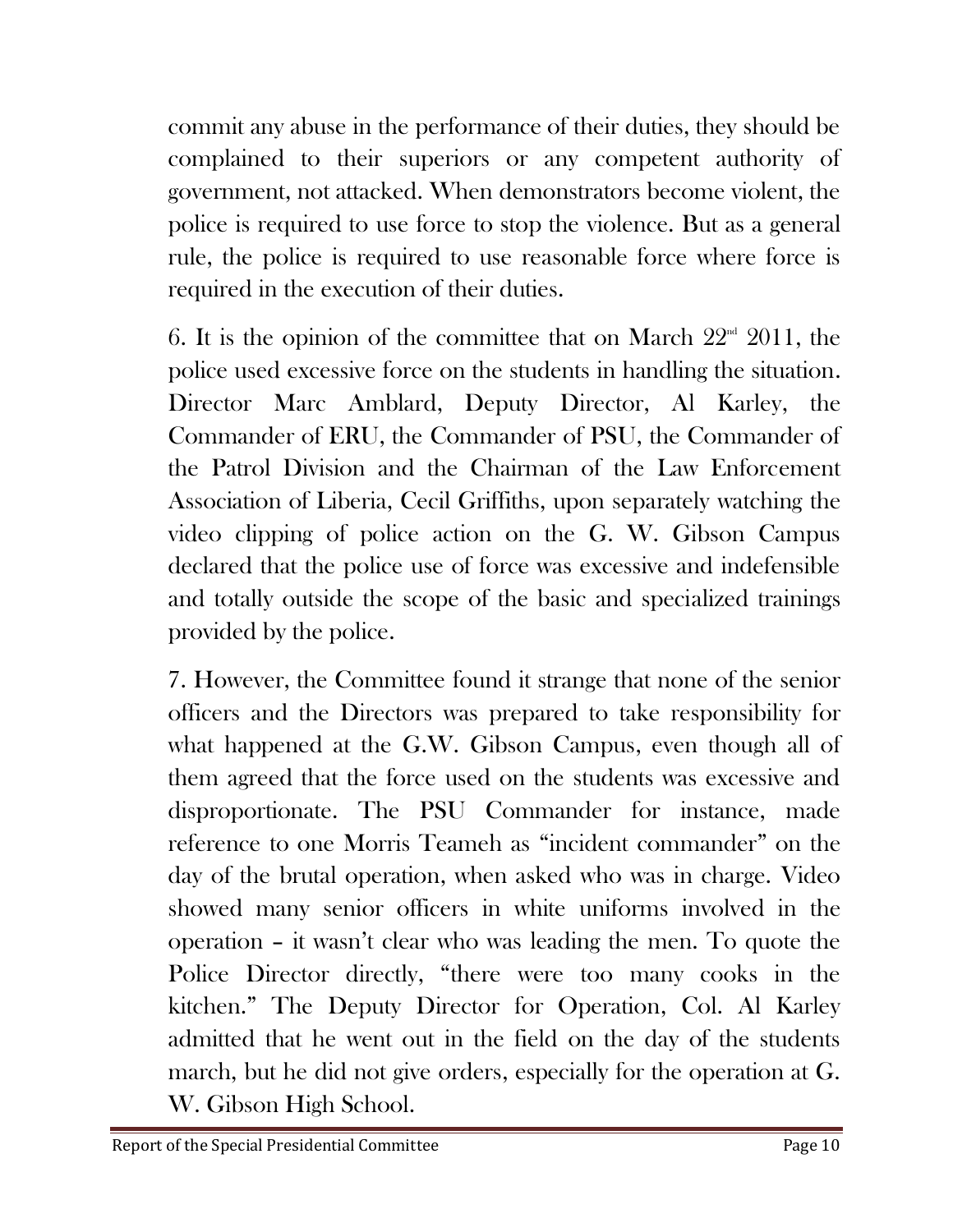8. The claims of the Director of Police and his Deputy for Operations that they did not order the PSU and the ERU into action on March 22, 2011, suggest that the two units operated on that day without lawful authority. This presents a potentially dangerous situation for a country recovering from years of violent conflict. The obligations of the police to maintain law and order within the framework of promoting and strengthening respect for human rights and rule of law cannot and must not be compromised for any reason, except during a state of emergency declared, consistent with the Constitution of Liberia.

### Recommendations

In view of the foregoing facts and circumstances narrated and the observations made, the Committee is pleased to advance the following recommendations:

- 1. That Police Director Marc Amblard be suspended for two months without pay for his failure to exercise leadership, control, and proper supervision over his men.
- 2. That Deputy Police Director for Operation, Col. Al Karlay be dismissed for his unprofessional handling of the situation. He commanded the troops through radio communications and was physically present on the field, yet he failed to prevent the excessive and disproportionate force used on the students which led to several of them been severely injured and hospitalized.
- 3. That the Police Administration be ordered to conduct a full scale criminal investigation within two weeks with the view of identifying those who inflicted serious bodily injuries and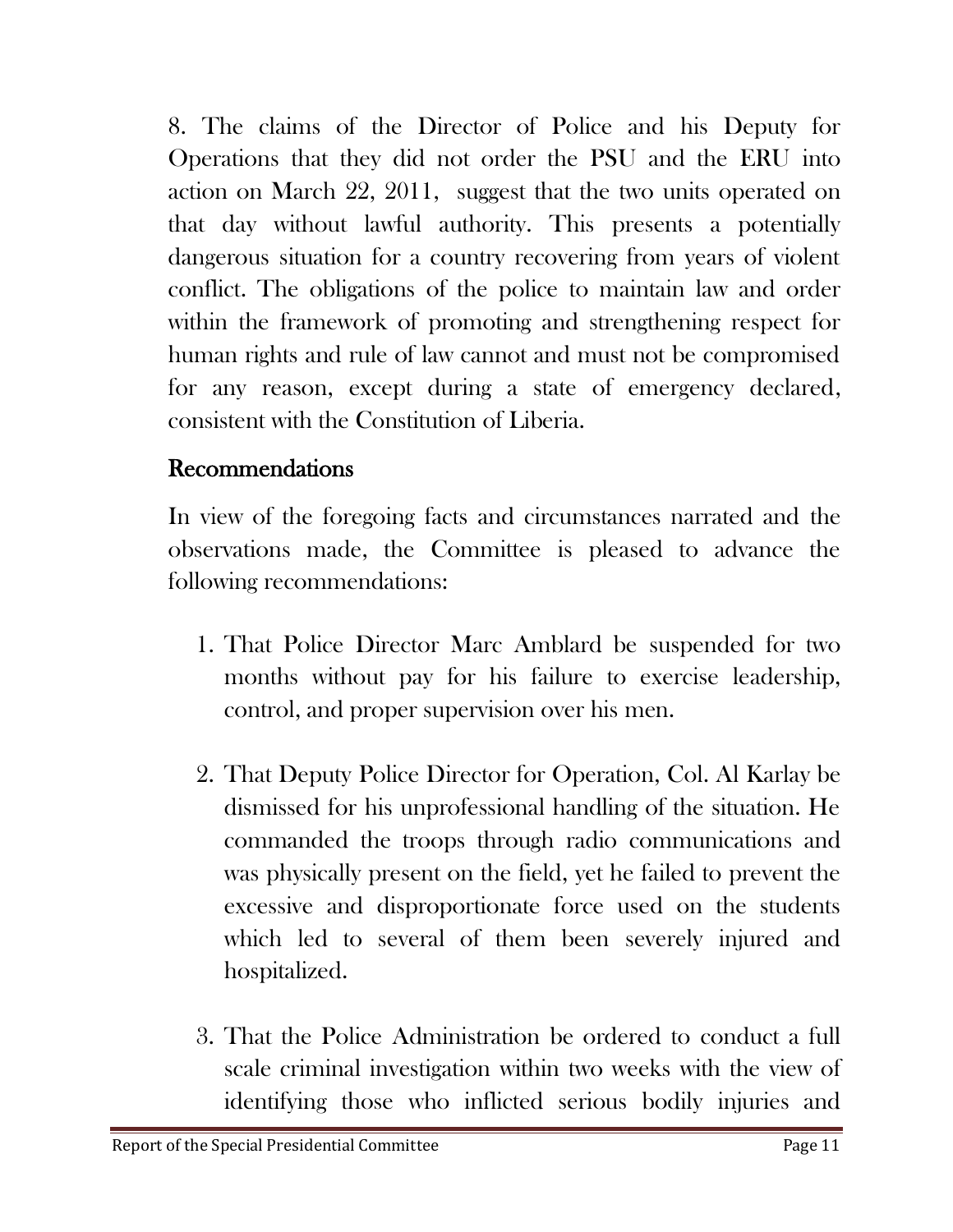reportedly committed theft on the campus of the G.W. Gibson high school and have them disrobed, charged and appropriately prosecuted. The Committee herewith submits along with the report a copy of the video recording of the incident to aid the police with its investigation.

- 4. That the Principal of G. W. Gibson High Schools, Mr. Terrence Moore be retired given his age and long service in the educational system since 1971. He admitted to the Committee that he could not control his students.
- 5. We also recommend that the principal of Williams V.S Tubman High, Mr. Emmanual T. Y. Sannah be suspended for one month without pay and reassigned. It is the determination of the Committee that he seems to lack control over the students and was not truthful in his presentation to the Committee.
- 6. That the Minister of Education be given one month to conduct a thorough audit of teachers and personnel, their qualification and location, and produce a comprehensive and reliable database of all public school teachers in the Republic of Liberia to prevent any delay in the payment of salaries/benefits because of inaccurate records. Failure to do so, he should be relieved of his post. Further, to prevent recurrence of the March 22 incidence, the Ministry of Education should ensure that all trained teachers around the country are promptly placed on payroll before the beginning of the next academic year.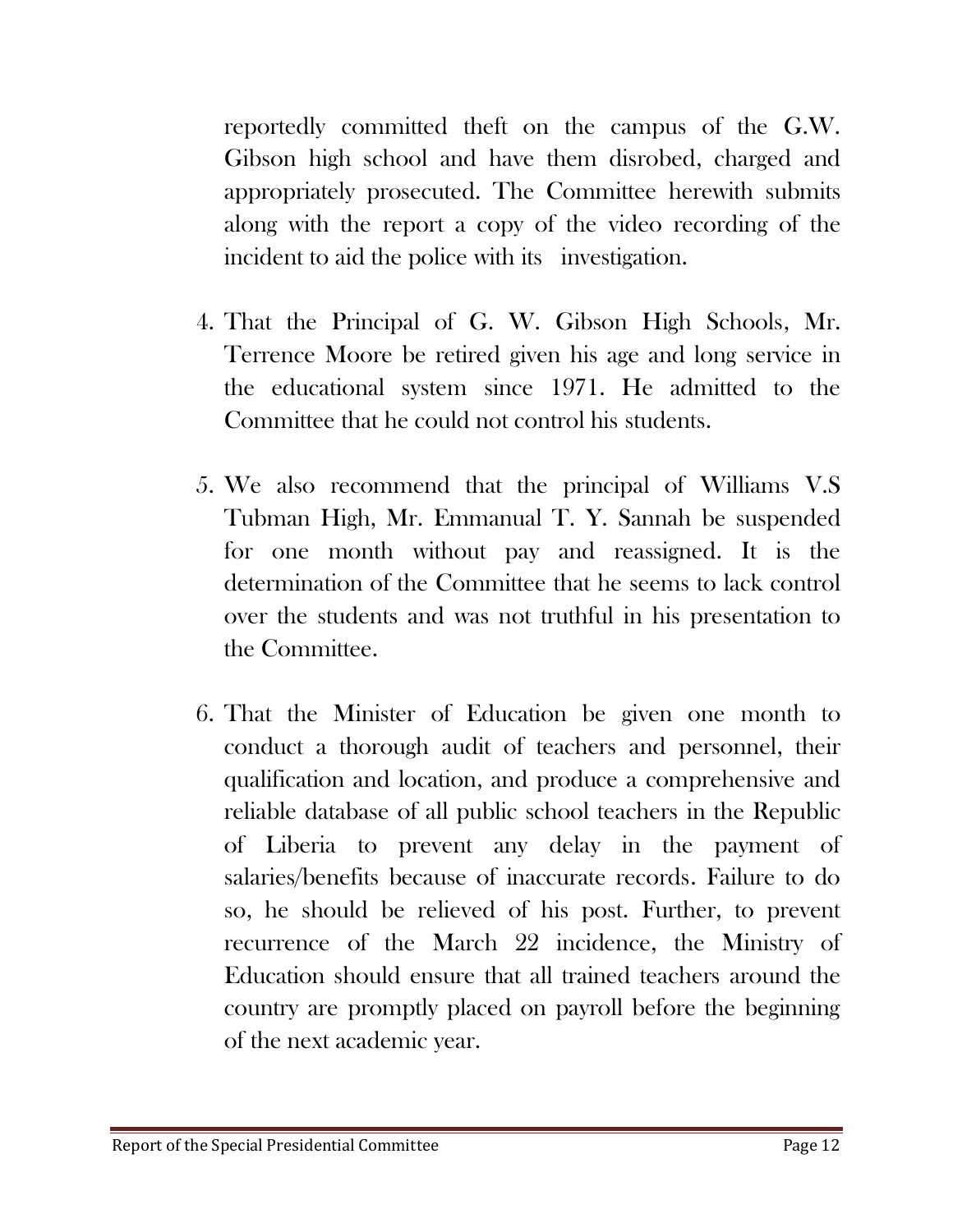- 7. That henceforth, the PSU and the ERU should only be deployed in line with the rules of engagement of the police.
- 8. That the capacity of the LNP to deal with street protests and demonstrations be adequately enhanced by the provision of standard equipment required for riot control including but not limited to mega phones and other appropriate crowd control equipment, consistent with international best practice.
- 9. That the obligation of the police to defend and protect basic human rights be strengthened by emphasizing human rights education in both its basic and regular in-service training programs.
- 10. That the student leaders of G. W. Gibson, Alfred Kortu and William V. S. Tubman High School, Lee Harris be suspended from seeking higher education anywhere in Liberia for one year each. The Committee believes that the two student leaders failed to prevent their colleagues from throwing stones. Meanwhile the Committee recommends the teaching of civics be reinforced to make them aware of civic responsibilities and rights, and the rule of law.
- 11. The Committee cautions the MCSS Teachers Association to exercise maximum restraint and patience in the future when advocating for salary increments, benefits or other interests of their members and not act in any manner that prevents students from learning as well as the repeat of the March  $22^{\text{nd}}$  episode  $2011$ .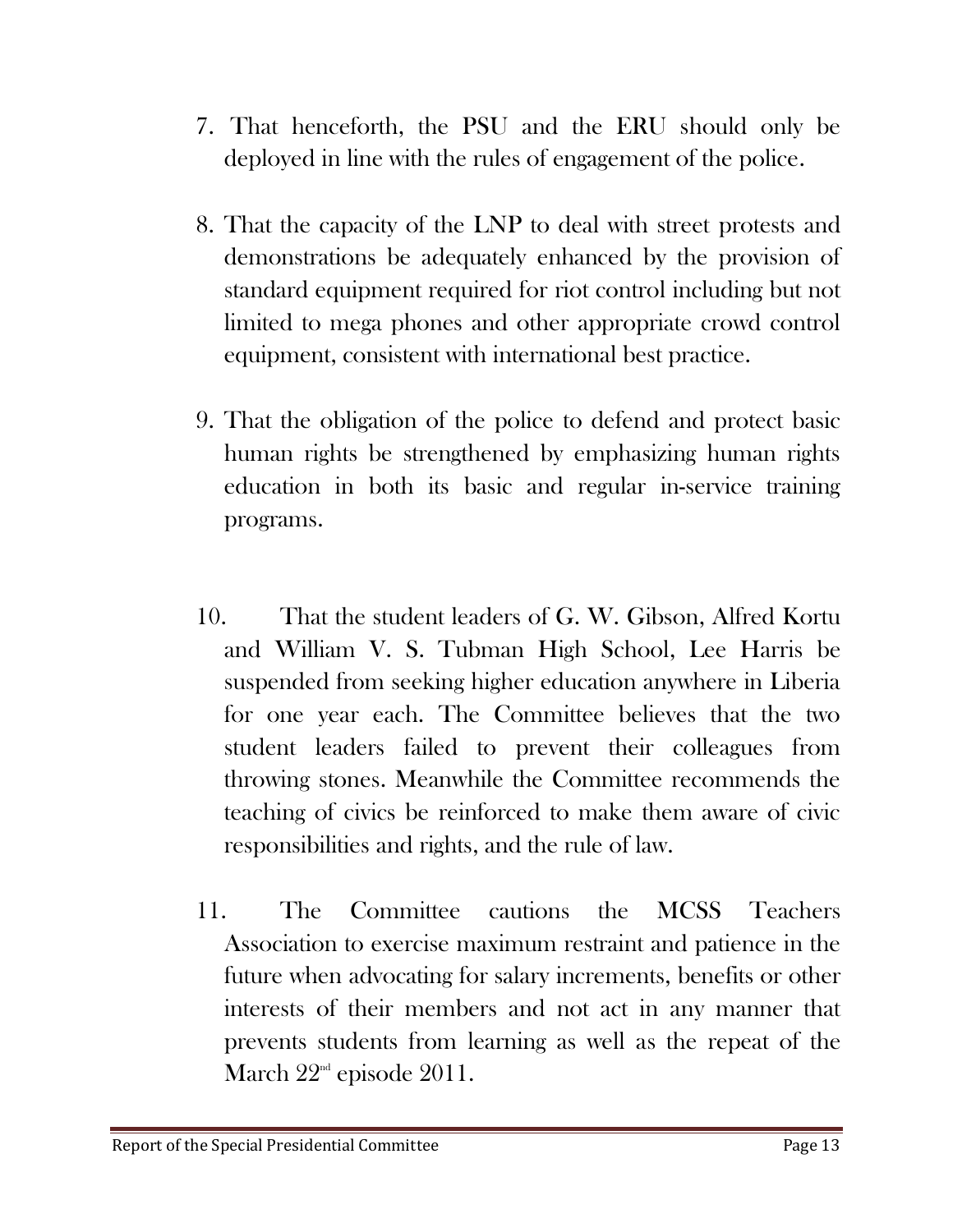Finally, the point has to be made that security remains fragile in Liberia especially in the wake of the pending general and presidential elections. Liberia needs a crisis management and peace building police. Dissent expressed through peaceful demonstration is a necessary ingredient under a democratic arrangement and should not be feared. The 2005 elections marked not just the end of the Liberian conflict but the politics of fear and violence. Police should be professional in the performance of their duties as peace officers and act in ways not to remind Liberians of their violent past. The Liberian National Police needs to position itself for professionally dealing with demonstrations and violent situations, especially during the up-coming general and presidential elections.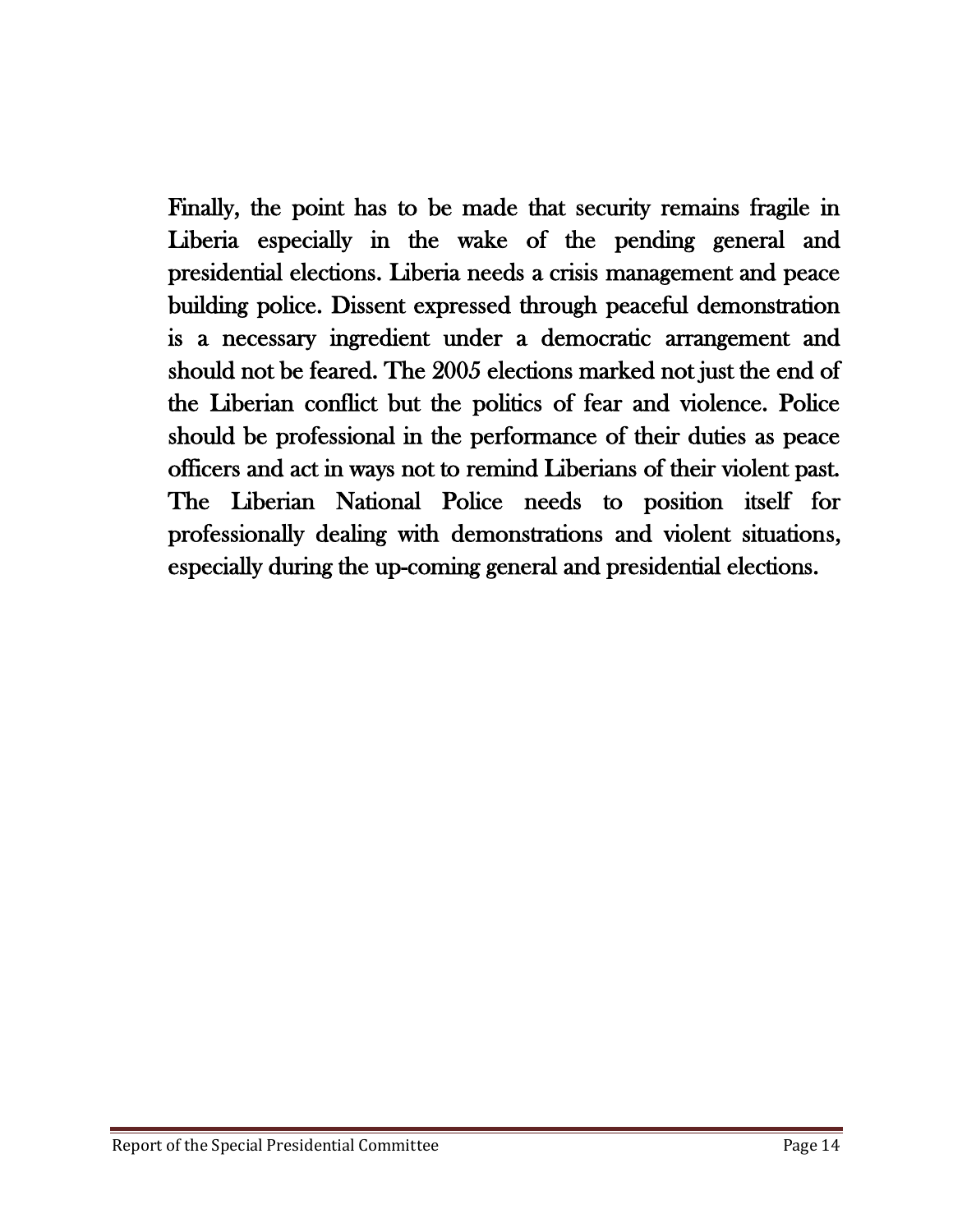Submitted by the Special Presidential Committee on this  $20<sup>th</sup>$  day of June 2011 to Mrs. Ellen Johnson-Sirleaf, President of the Republic of Liberia.

Cllr. Tiawan S. Gongloe - Chairman

\_\_\_\_\_\_\_\_\_\_\_\_\_\_\_\_\_\_\_\_\_\_\_\_\_\_\_\_

\_\_\_\_\_\_\_\_\_\_\_\_\_\_\_\_\_\_\_\_\_\_\_ Atty. Tiplah Reeves – AFeLL

\_\_\_\_\_\_\_\_\_\_\_\_\_\_\_\_\_\_\_\_\_\_\_ Mr. Kabah M. Trawally - IRC

Mr. Kwame Ross – LINSU

\_\_\_\_\_\_\_\_\_\_\_\_\_\_\_\_\_\_\_\_\_\_\_

\_\_\_\_\_\_\_\_\_\_\_\_\_\_\_\_\_\_\_\_\_\_

Mrs. Ellen-Fartu G. Varfley - NTAL

Peter Quaqua - PUL

\_\_\_\_\_\_\_\_\_\_\_\_\_\_\_\_

Report of the Special Presidential Committee Page 15